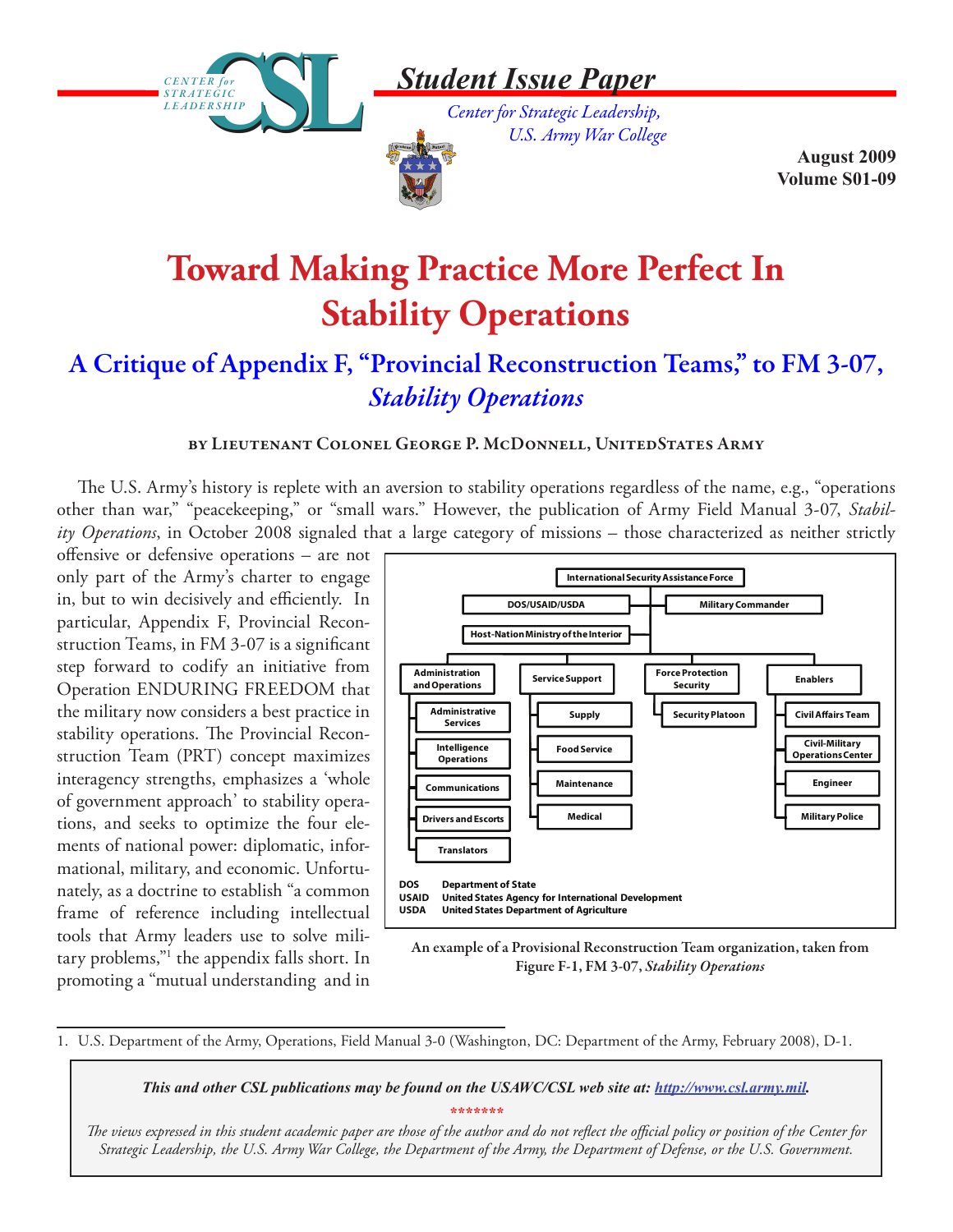enhanc[ing] effectiveness,"<sup>2</sup> the appendix is weakened by omissions and ambiguity. Shortcomings appear in <u>both</u> principal sections of the appendix.

In the first section of the appendix, *Principles of Provincial Reconstruction Teams*, paragraph F-3 states that "a PRT does not conduct military operations."3 This assertion requires either significant elaboration or outright removal. Provincial Reconstruction Teams are elements of military forces that conduct stability operations. With stability operations defined as "…various *military* missions, tasks, and activities conducted outside the United States in coordination with other instruments of national power...,"<sup>4</sup> a statement that a military element (the PRT) does *not* conduct military operations almost certainly will confuse the reader.

Another limitation of the first section is the *Reconstruction* sub-section. The most obvious shortfall of this sub-section is the absence of any mention of PRT interaction with the provincial governor in identifying optimal projects, prioritizing projects, and identifying all potential funding sources, e.g., U.S. Government, host nation, and the international community. Not only are these important tasks, they are extremely difficult responsibilities that require the utmost persuasive skill of the PRT leadership. The PRT commander must ensure that nominated projects are selected and developed in concert with long-term U.S. and host nation goals. These frequently may conflict with or at least not directly align with the parochial whims of the provincial governor. The sub-section further incorrectly states, in paragraph F-11, that the "PRT exists to encourage central ministries to distribute funds to provincial representatives."5 This



U.S. Army officers meet with Provincial Gov. Del Bar Arman in Zabul, Afghanistan, to plan reconstruction projects. (ISAF photo)

is dangerously misleading. Although such a scenario may occasionally occur, a Provincial Reconstruction Team's consistent direct dialogue with the central government would likely undermine the legitimacy of the provincial government, especially its governor. Likewise, the entire F-12 paragraph explaining Provincial Reconstruction



Prior to deployment Provincial Reconstruction Team members train to meet with local province officials to address Commander's Emergency Response Program projects. (U.S. Army photo)

Development Committees (PRDC) is both confusing and too prescriptive. The paragraph should define which level of host-nation officials are members of the PRDC – district, provincial, national, or a combination there of.

Overall, the entire *Reconstruction* sub-section focuses on a 'host nation committee' approach to project nomination. In my experience, governors often marginalize their provincial committees and retain sole authority for reconstruction priorities. Also, the sentence, "A PRT has limited involvement in project implementation following project selection" is wrong.<sup>6</sup> A PRT has extensive involvement by way of contractor identification, contract initiation, and quality assurance if the endeavor is a Commander's Emergency Response Program (CERP)-funded project.

<sup>2.</sup> U.S. Department of the Army, Operations, Field Manual 3-0 (Washington, DC: Department of the Army, February 2008), D-1.

<sup>3.</sup> U.S. Department of the Army, Stability Operations, Field Manual 3-07 (Washington, DC: Department of the Army, October 2008), F-1.

<sup>4.</sup> U.S. Department of the Army, Operations, Glossary-13.

<sup>5.</sup> U.S. Department of the Army, Stability Operations, F-11.

<sup>6.</sup> U.S. Department of the Army, Stability Operations, F-11.